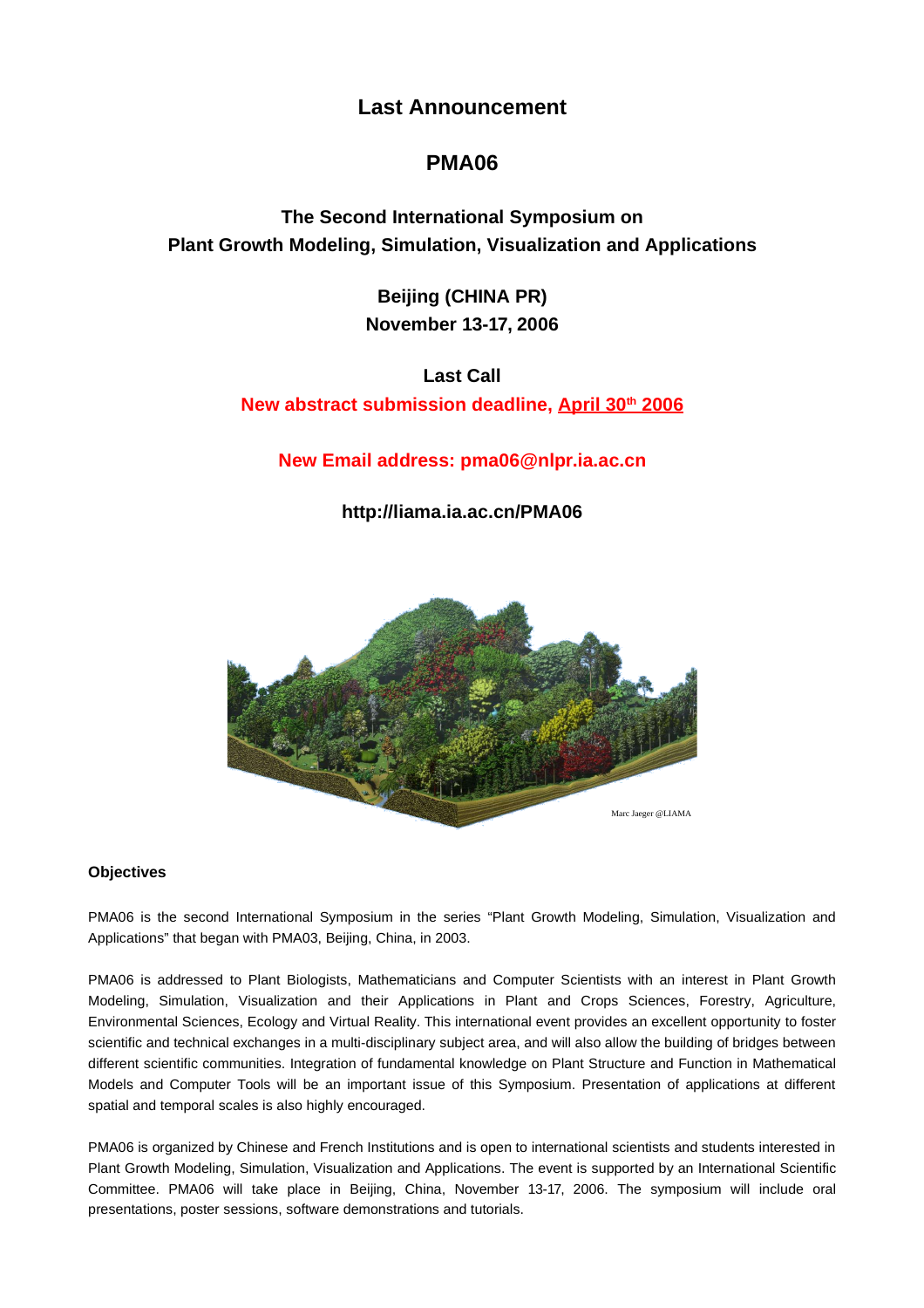#### **Conference Venue**

Beijing is the center for culture, science, communication, and many other aspects of Chinese life. The capital of China is now a modern metropolitan city with a rich cultural heritage, from royal palaces and traditional monuments, of which the most famous are the Forbidden City and the Great Wall, to the popular Hutongs and Beijing Opera. Beijing is also a model of Chinese people's life and is the gateway to other parts of China.

Agriculture-, Forestry- and Environmental- Sciences are very important issues in China. More than 30 universities in the Mainland of China are dedicated to Agriculture or Forestry, some of which are situated in the Beijing area. In this setting, development and



Photo by Thierry Fourcaud @LIAMA

application of Plant Growth Models and Visualization tools have become increasingly important. PMA06 also provides opportunities for the increasing number of Chinese researchers active in these fields, to enter the international community.

An excursion of famous places in Beijing will be organized. Further information will be given on the PMA06 web site http://liama.ia.ac.cn/PMA06.

# **Conference is Open to the Following Topics**

#### **1- Analysis of Plant and Ecosystem Architecture**

**Keywords**: Methodologies and techniques for plant sampling; Description and analysis of root and aerial architecture; Description and analysis of ecosystem components; Encoding of plant topology; Fractal analysis; Specific spatial statistics

# **2- Mathematical Modeling and Simulation of Plant Growth**

**Keywords**: New mathematical and modeling methods, Analytical, stochastic; empirical; fractal models; Automation models; L-systems; Process based models; Structural functional models; Modeling plant-environment interactions; Modeling adaptation of plants/trees to abiotic constraints (multi-physical models, biomechanical models); Simulation techniques and software

#### **3- Modeling and Simulation of Plant Community, Landscape and Ecosystems**

**Keywords**: Scaling issues; Increasing simulation efficiency (code optimization techniques, parallelization, model simplification); Modeling of plant growth competition; Crop and forest models; Application to forest and crop production and quality; Application to ecology, eco-engineering and land use; Digital agriculture; Digital forestry

#### **4- Calibration, Optimization, Optimal control and Limit State Analysis**

**Keywords**: Model calibration techniques; Theoretical analysis of model behavior; Optimal control for plant/tree growth and production (resource uptake, production, allocation, etc.); Sensitivity analysis; Uncertainty quantification; Analysis and model comparison

# **5- Theory and Techniques for Plant and Landscape Visualization**

**Keywords**: Visualization of plant structures and plant functions; Visualization of trees at single, stand, and landscape scales; Realistic and interactive representation of plants and their environment; Application of plant visualization to agricultural and forestry management; Integration with GIS, RS, GPS; Virtual reality; Video games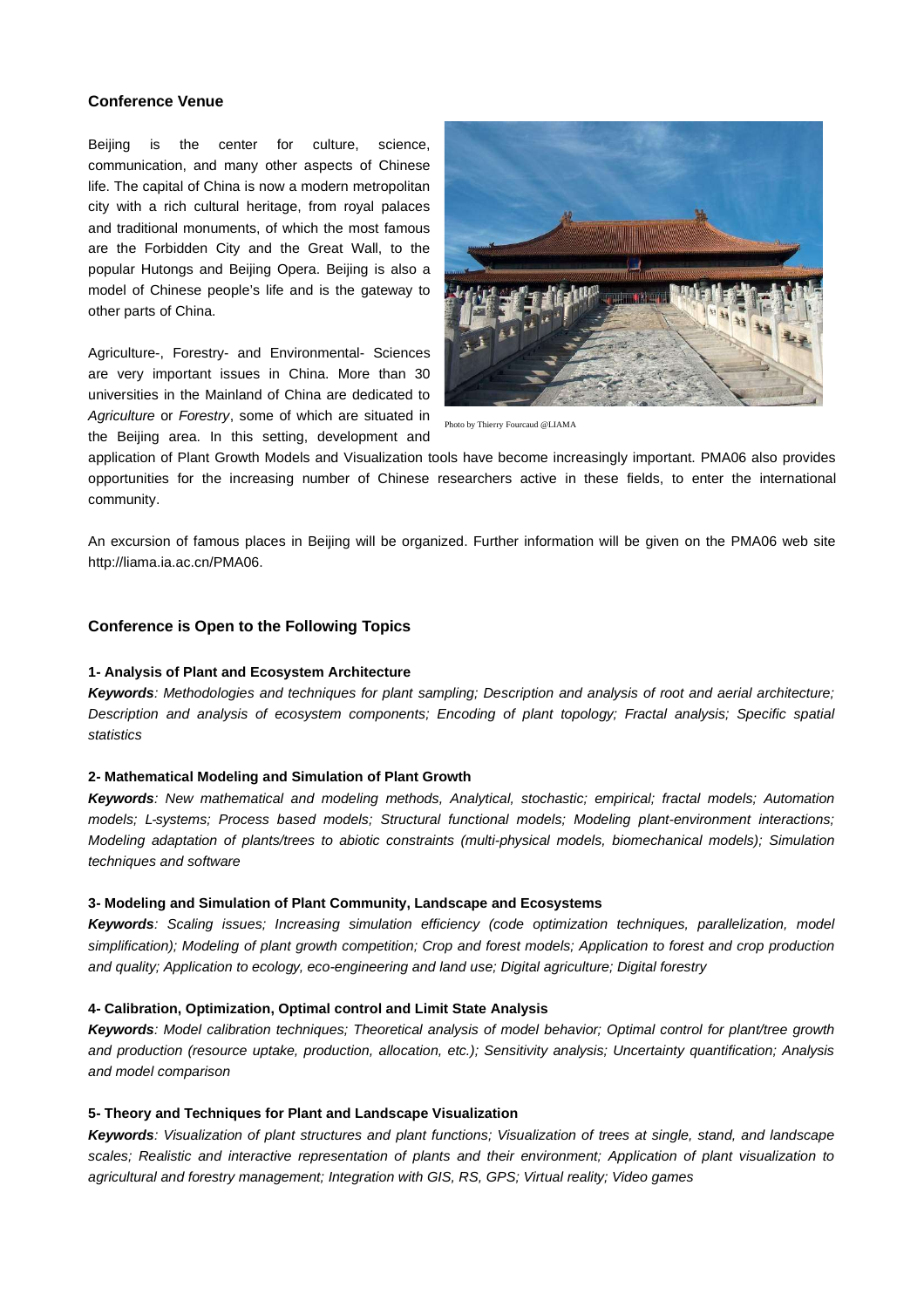### **Organizing Committee**

PMA06 is organized by LIAMA, Sino-French Joint Laboratory in Computer Science, Control and Applied Mathematics (http://liama.ia.ac.cn/), with cooperation of China Agriculture University (CAU, http://www.cau.edu.cn/).

The conference will be chaired by

Dr Thierry FOURCAUD LIAMA/CIRAD-AMAP

Dr Xiao-Peng ZHANG LIAMA/CASIA-NLPR

Members of the organizing committee are

Dr. Mengzhen Kang (LIAMA) Dr. Alexia Stokes (LIAMA) Dr. Zhigang Zhan (CAU)

Ms. Qing-Qiong Deng (LIAMA) Ms. Bi-Zhen Hong (LIAMA)

#### **International Scientific Committee**

Dr Daniel Barthelemy (France) Dr Gerhard Buck-Sorlin (Germany) Prof Weixing Cao (China) Prof Baoquan Chen (USA) Dr Norishige Chiba (Japan) Dr Paul-Henry Cournede (France) Dr Philippe de Reffye (France) Dr Maurice Goursat (France) Prof Yan Guo (China) Dr Ep Heuvelink (Netherlands) Prof David Hill (France) Prof Tsuyoshi Honjo (Japan) Prof Baogang Hu (China) Dr Marc Jaeger (France) Prof Hans Lambers (Australia) Prof Baoguo Li (China)

Prof Yuanchang Lu (China) Prof Nelson Max (USA) Dr Fabrice Neyret (France) Dr Loic Pages (France) Prof Hans Pretzsch (Germany) Prof Bill Shipley (Canada) Prof Daniel Thalmann (Switzerland) Dr David Thornby (Australia) Prof Herman van Keulen (Netherlands) Dr Marcel van Oijen (UK) Dr Jan Vos (Netherlands) Dr David A. Weinstein (USA) Prof Enhua Wu (Macao, China) Prof Baogui Zhang (China) Prof Chunjiang Zhao (China)

#### **Papers/Posters/Software Demonstrations submission**

The title and abstract of papers/posters/software demonstrations must be sent before April 15th 2005 by email, fax or post-mail (see Contacts section), using the attached submission form also available on the PMA06 web site. Further information about papers and posters formats will be given on the PMA06 web site.

# **Working language**

The working language is English.

# **Proceedings**

A selection of research papers in plant biology will be published in the **Annals of Botany** (http://aob.oxfordjournals.org/).

A selection of research papers in computer sciences and applied mathematics will be published in the **Journal of Computer Science & Technology** (http://jcst.ict.ac.cn/).

Proceedings of the conference will be also published as a book, edited by **Tsinghua University Press** with an ISBN number, including a copy of the above papers published in the international journals.